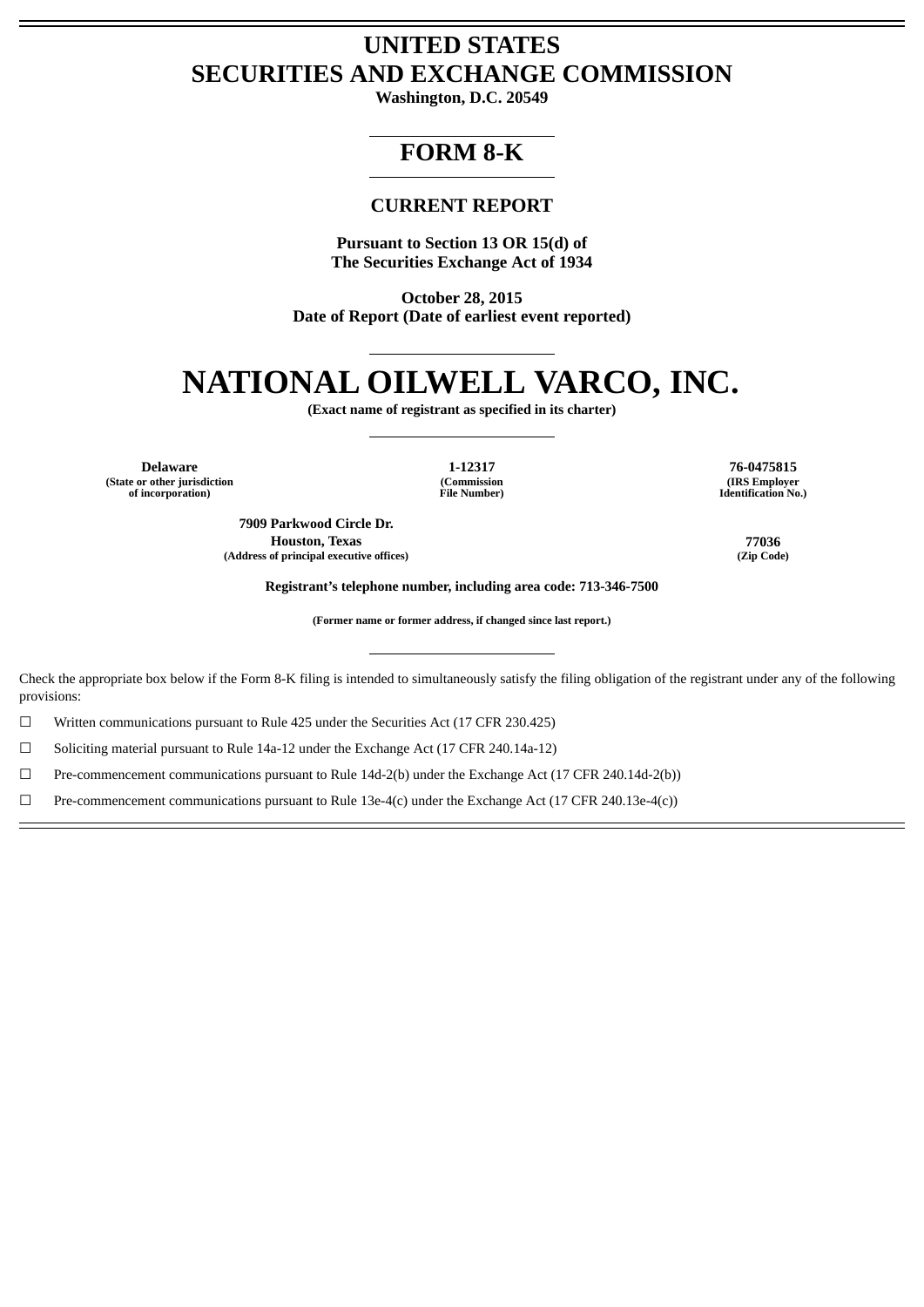#### **Item 2.02 Results of Operations and Financial Condition**

On October 28, 2015, National Oilwell Varco, Inc. issued a press release announcing earnings for the quarter ended September 30, 2015 and conference call in connection therewith. A copy of the release is furnished herewith as Exhibit 99.1 and incorporated herein by reference.

The information contained in this Current Report shall not be deemed to be "filed" for purposes of Section 18 of the Securities Exchange Act of 1934 (the "Exchange Act") or otherwise subject to the liabilities of that section, nor shall it be incorporated by reference into a filing under the Securities Act of 1933, or the Exchange Act, except as shall be expressly set forth by specific reference in such a filing.

#### **Item 9.01 Financial Statements and Exhibits**

(d) *Exhibits*

The following exhibit is provided as part of the information furnished under Item 2.02 of this Current Report on Form 8-K:

99.1 National Oilwell Varco, Inc. press release dated October 28, 2015 announcing the earnings results for the quarter ended September 30, 2015.

#### **SIGNATURES**

Pursuant to the requirements of the Securities Exchange Act of 1934, the registrant has duly caused this report to be signed on its behalf by the undersigned hereunto duly authorized.

Date: October 28, 2015 NATIONAL OILWELL VARCO, INC.

/s/ Brigitte M. Hunt

Brigitte M. Hunt Vice President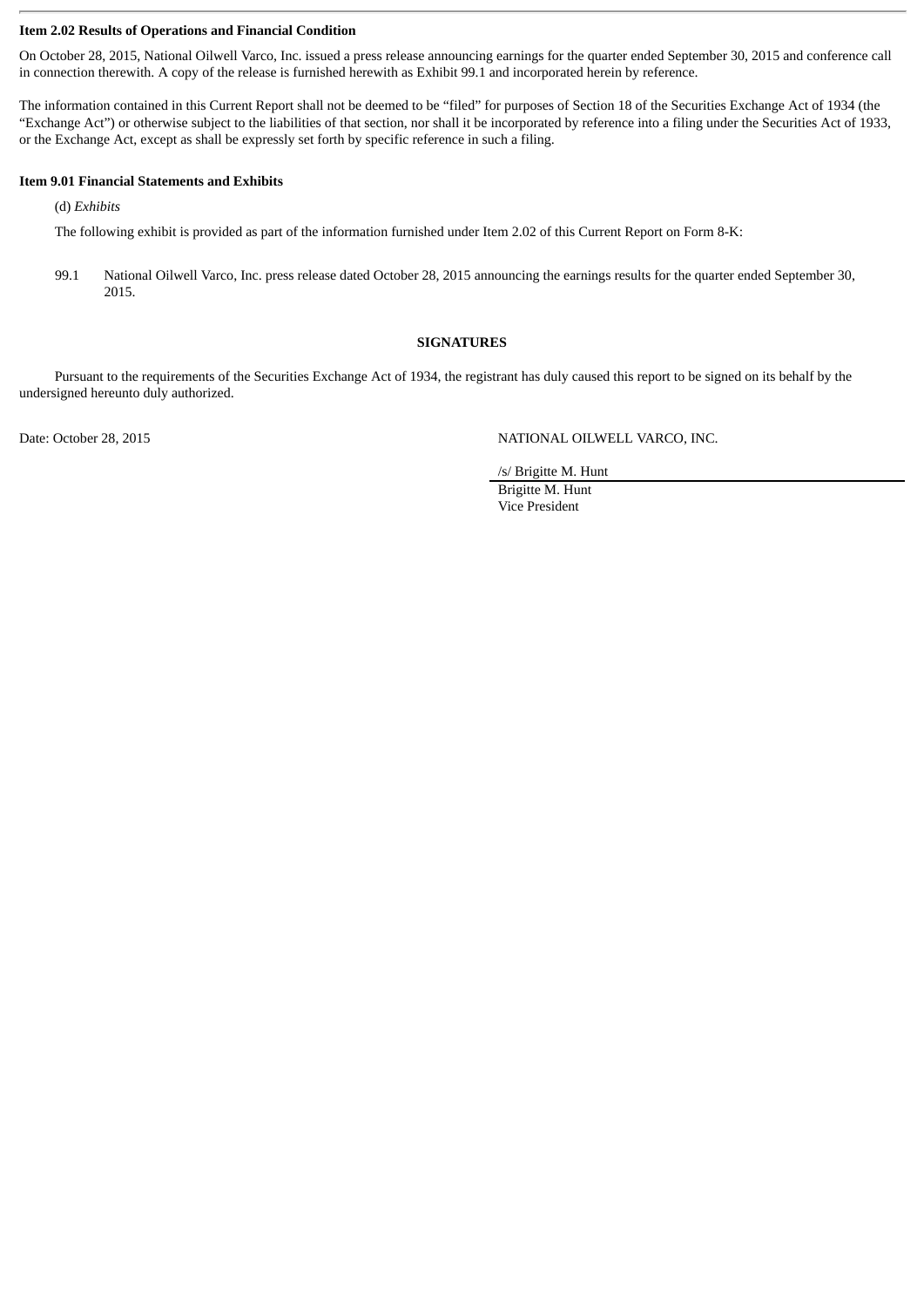#### **Index to Exhibits**

99.1 National Oilwell Varco, Inc. press release dated October 28, 2015 announcing the earnings results for the quarter ended September 30, 2015.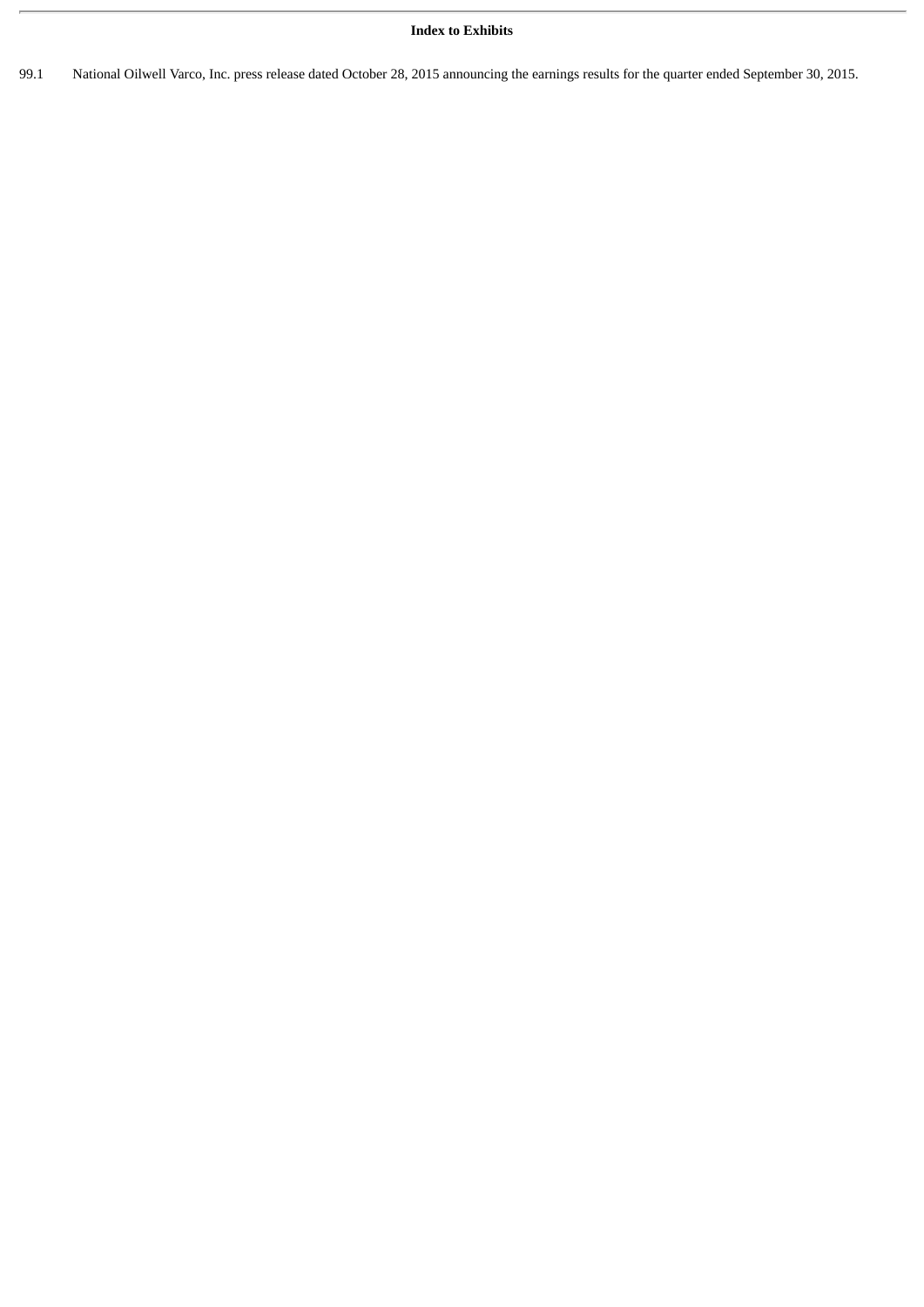

**NEWS Contact: Jose Bayardo (713) 375-3700**

#### **FOR IMMEDIATE RELEASE**

#### **NATIONAL OILWELL VARCO ANNOUNCES THIRD QUARTER 2015 EARNINGS**

**HOUSTON, TX, October 28, 2015 —** National Oilwell Varco, Inc. (NYSE: NOV) today reported that for its third quarter ended September 30, 2015, it earned net income of \$155 million, or \$0.41 per fully diluted share, compared to second quarter ended June 30, 2015 net income of \$289 million, or \$0.74 per fully diluted share. Excluding other items and non-recurring charges from all periods, third quarter net income was \$232 million, or \$0.61 per fully diluted share, compared to \$0.77 in the second quarter of 2015 and \$1.62 in the third quarter of 2014. Third quarter 2015 other items were \$55 million in pre-tax intangible asset impairment charges and \$57 million in pre-tax severance, facility closure, and other charges.

Revenues for the third quarter of 2015 were \$3.31 billion, a decrease of 15 percent from the second quarter of 2015 and a decrease of 41 percent from the third quarter of 2014. Operating profit for the quarter, excluding the other items, was \$346 million, or 10.5 percent of sales. EBITDA, excluding other items, was \$511 million, or 15.5 percent of sales, down 19 percent sequentially and 58 percent from the prior year. Operating leverage, or the change in operating profit divided by the change in revenue, excluding other items, was 18 percent from the second quarter of 2015 to the third quarter of 2015. SG&A expenses declined 15 percent sequentially and 34 percent from the third quarter of last year.

During the third quarter of 2015, the Company completed its share repurchase program repurchasing and retiring 10.85 million shares of its common stock at an average price of \$40.98 per share for a total purchase price of \$444 million. Since initiating the share buyback program in September 2014, the Company repurchased 55.6 million shares, or 13 percent of its shares outstanding.

Ending backlog for the third quarter of 2015 was \$8.02 billion for the Company's Rig Systems segment and \$1.17 billion for the Company's Completion & Production Solutions segment.

Clay C. Williams, Chairman, President and CEO of National Oilwell Varco, stated, "The sharp decline in oil prices and activity since late last year has impacted each of our segments, and will drive activity lower in the fourth quarter. We believe our strong financial resources will enable National Oilwell Varco to invest in the extraordinary opportunities that will arise from this downturn, and we expect to emerge with greater capability and efficiency. In the meantime, with limited visibility into the timing of a recovery, we remain focused on managing costs and improving performance, while continuing to develop technologies that help our customers to improve their returns in a lower commodity price world."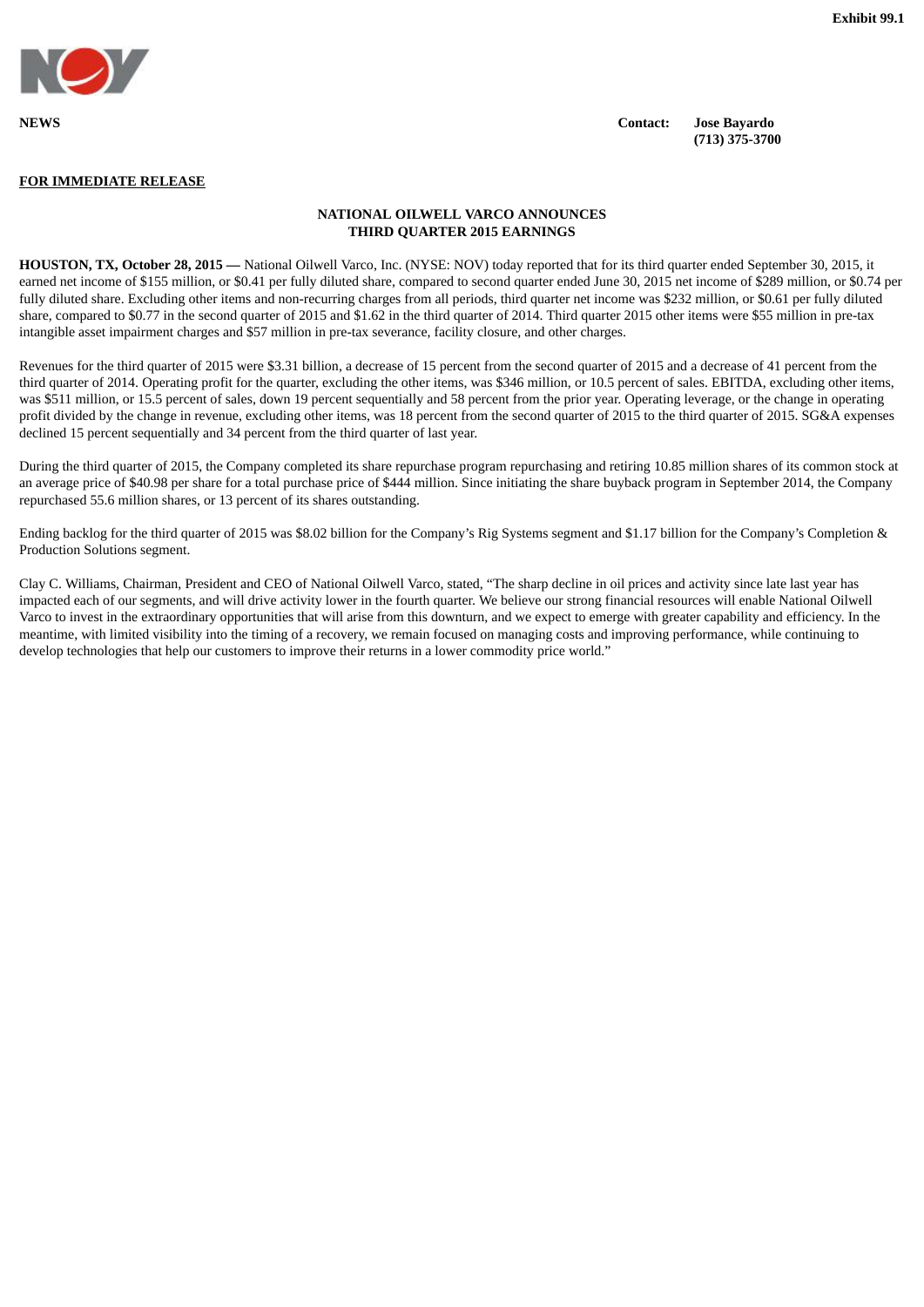#### **Rig Systems Segment**

Rig Systems generated revenues of \$1.50 billion in the third quarter of 2015, a decrease of 23 percent from the second quarter of 2015 and a decrease of 44 percent from the third quarter of 2014. Operating profit was \$275 million, or 18.4 percent of sales. EBITDA was \$300 million, or 20.1 percent of sales. Revenue out of backlog was \$1.30 billion.

Backlog for capital equipment orders for Rig Systems at September 30, 2015 was \$8.02 billion, down 11 percent from the second quarter of 2015, and down 44 percent from the third quarter of 2014. New orders during the quarter were \$367 million.

#### **Rig Aftermarket Segment**

Rig Aftermarket generated revenues of \$570 million in the third quarter of 2015, a decrease of 13 percent from the second quarter of 2015 and a decrease of 32 percent from the third quarter of 2014. Operating profit was \$146 million, or 25.6 percent of sales. EBITDA was \$154 million, or 27.0 percent of sales.

#### **Wellbore Technologies Segment**

Wellbore Technologies generated revenues of \$834 million in the third quarter of 2015, a decrease of 13 percent from the second quarter of 2015 and a decrease of 43 percent from the third quarter of 2014. Operating profit was \$22 million, or 2.6 percent of sales. EBITDA was \$119 million, or 14.3 percent of sales.

#### **Completion & Production Solutions Segment**

Completion & Production Solutions generated revenues of \$798 million in the third quarter of 2015, a decrease of nine percent from the second quarter of 2015 and a decrease of 33 percent from the third quarter of 2014. Operating profit was \$63 million, or 7.9 percent of sales. EBITDA was \$117 million, or 14.7 percent of sales. Revenues out of backlog were \$472 million.

Backlog for capital equipment orders for Completion & Production Solutions at September 30, 2015 was \$1.17 billion, flat from the second quarter of 2015, and down 44 percent from the third quarter of 2014. New orders during the quarter were \$467 million.

The Company has scheduled a conference call for October 28, 2015, at 8:00 a.m. Central Time to discuss third quarter results. The call will be broadcast through the Investor Relations link on National Oilwell Varco's web site at www.nov.com, and a replay will be available on the site for thirty days following the conference. Participants may also join the conference call by dialing **1-866-312-4825 within North America** or **1-720-634-2948 outside of North America** five to ten minutes prior to the scheduled start time and asking for the "National Oilwell Varco Earnings Conference Call."

National Oilwell Varco is a worldwide leader in the design, manufacture and sale of equipment and components used in oil and gas drilling and production operations, and the provision of oilfield services to the upstream oil and gas industry.

Statements made in this press release that are forward-looking in nature are intended to be "forward-looking statements" within the meaning of Section 21E of the Securities Exchange Act of 1934 and may involve risks and uncertainties. These statements may differ materially from actual future events or results. Readers are referred to documents filed by National Oilwell Varco with the Securities and Exchange Commission, including the Annual Report on Form 10- K, which identify significant risk factors which could cause actual results to differ from those contained in the forward-looking statements.

- more -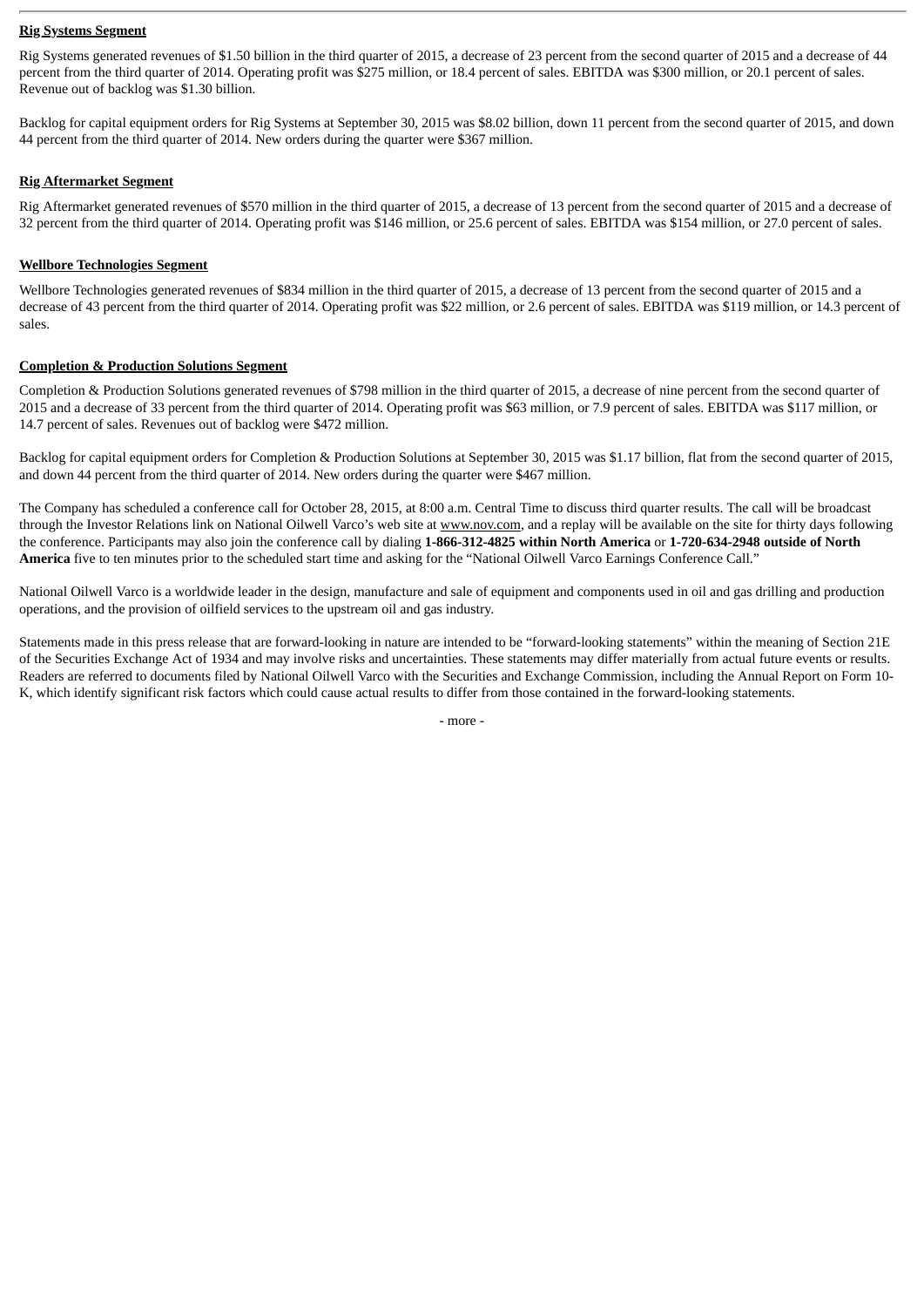#### **NATIONAL OILWELL VARCO, INC. CONSOLIDATED BALANCE SHEETS (In millions, except share data)**

|                                                                                                            | September 30,<br>2015<br>(Unaudited) |                |            | December 31,<br>2014 |
|------------------------------------------------------------------------------------------------------------|--------------------------------------|----------------|------------|----------------------|
| <b>ASSETS</b>                                                                                              |                                      |                |            |                      |
| Current assets:                                                                                            |                                      |                |            |                      |
| Cash and cash equivalents                                                                                  | \$                                   | 1,846          | \$         | 3,536                |
| Receivables, net                                                                                           |                                      | 3,325          |            | 4,416                |
| Inventories, net                                                                                           |                                      | 5,172          |            | 5,281                |
| Costs in excess of billings                                                                                |                                      | 1,669          |            | 1,878                |
| Deferred income taxes                                                                                      |                                      | 391            |            | 447                  |
| Prepaid and other current assets                                                                           |                                      | 530            |            | 604                  |
| Total current assets                                                                                       |                                      | 12,933         |            | 16,162               |
| Property, plant and equipment, net                                                                         |                                      | 3,122          |            | 3,362                |
| Deferred income taxes                                                                                      |                                      | 520            |            | 503                  |
| Goodwill                                                                                                   |                                      | 8,465          |            | 8,539                |
| Intangibles, net                                                                                           |                                      | 4,087          |            | 4,444                |
| Investment in unconsolidated affiliates                                                                    |                                      | 331            |            | 362                  |
| Other assets                                                                                               |                                      | 170            |            | 190                  |
|                                                                                                            | \$                                   | 29,628         | \$         | 33,562               |
| <b>LIABILITIES AND STOCKHOLDERS' EQUITY</b>                                                                |                                      |                |            |                      |
| Current liabilities:                                                                                       |                                      |                |            |                      |
| Accounts payable                                                                                           | \$                                   | 731            | \$         | 1,189                |
| <b>Accrued liabilities</b>                                                                                 |                                      | 2,810          |            | 3,518                |
| Billings in excess of costs                                                                                |                                      | 1,180          |            | 1,775                |
| Current portion of long-term debt and short-term borrowings                                                |                                      | $\overline{2}$ |            | 152                  |
| Accrued income taxes                                                                                       |                                      | 112            |            | 431                  |
| Deferred income taxes                                                                                      |                                      | 358            |            | 309                  |
| Total current liabilities                                                                                  |                                      | 5,193          |            | 7,374                |
|                                                                                                            |                                      |                |            |                      |
| Long-term debt<br>Deferred income taxes                                                                    |                                      | 3,981<br>1,826 |            | 3,014<br>1,972       |
| Other liabilities                                                                                          |                                      | 422            |            | 430                  |
| <b>Total liabilities</b>                                                                                   |                                      |                |            |                      |
|                                                                                                            |                                      | 11,422         |            | 12,790               |
| Commitments and contingencies                                                                              |                                      |                |            |                      |
| Stockholders' equity:                                                                                      |                                      |                |            |                      |
| Common stock - par value \$.01; 1 billion shares authorized; 375,735,085 and 418,977,608 shares issued and |                                      |                |            |                      |
| outstanding at September 30, 2015 and December 31, 2014                                                    |                                      | $\overline{4}$ |            | 4                    |
| Additional paid-in capital                                                                                 |                                      | 6,201          |            | 8,341                |
| Accumulated other comprehensive loss                                                                       |                                      | (1, 477)       |            | (834)                |
| Retained earnings                                                                                          |                                      | 13,398         |            | 13,181               |
| Total Company stockholders' equity                                                                         |                                      | 18,126         |            | 20,692               |
| Noncontrolling interests                                                                                   |                                      | 80             |            | 80                   |
| Total stockholders' equity                                                                                 |                                      | 18,206         |            | 20,772               |
|                                                                                                            | $\boldsymbol{\mathsf{S}}$            | 29,628         | $\sqrt{3}$ | 33,562               |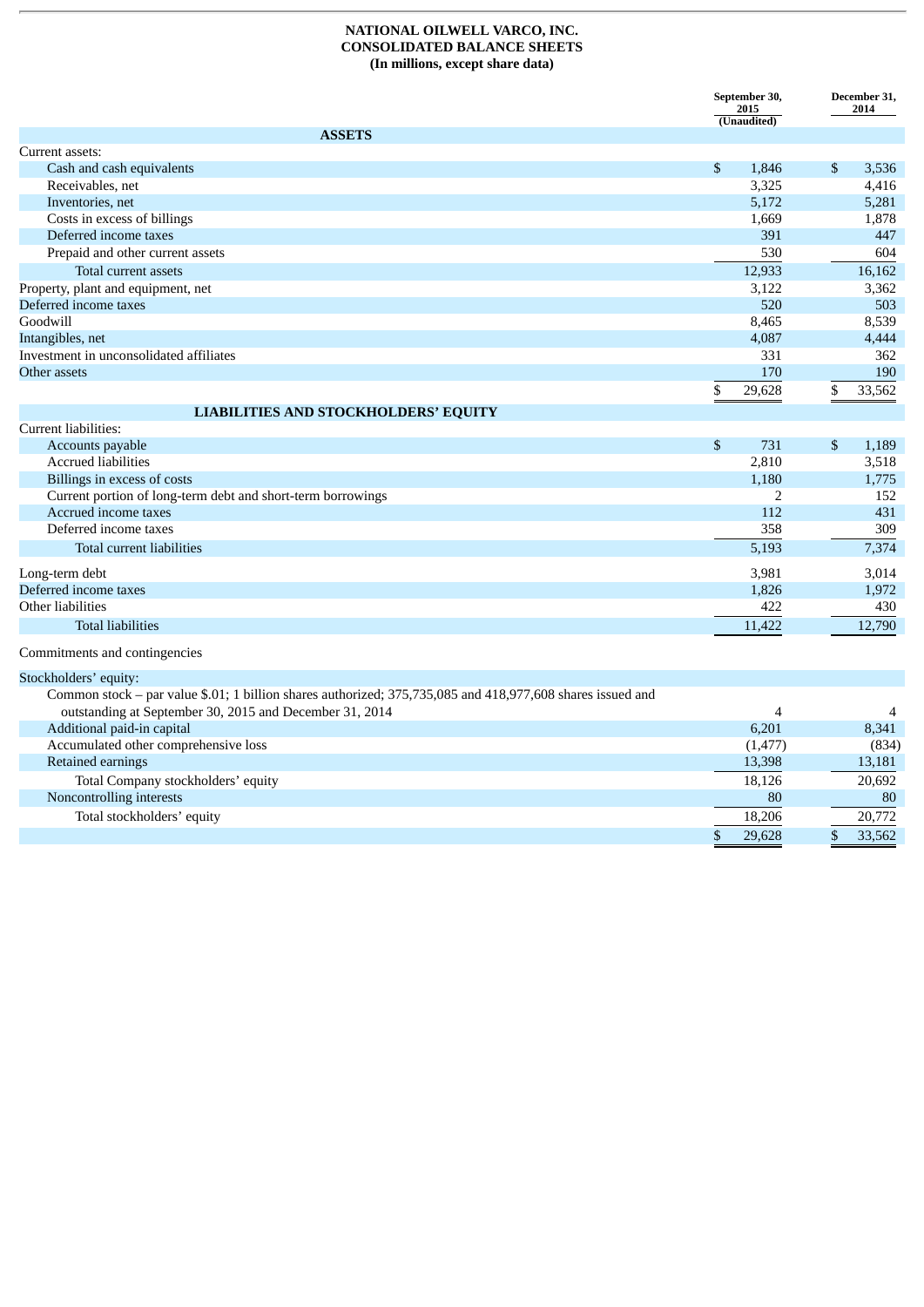#### **NATIONAL OILWELL VARCO, INC. CONSOLIDATED STATEMENTS OF INCOME (Unaudited) (In millions, except per share data)**

|                                                            |                                | <b>Three Months Ended</b>                |                                          |                          | <b>Nine Months Ended</b> |  |  |
|------------------------------------------------------------|--------------------------------|------------------------------------------|------------------------------------------|--------------------------|--------------------------|--|--|
|                                                            | September 30,<br>2015          | 2014                                     | <b>June 30,</b><br>2015                  | September 30,<br>2015    | 2014                     |  |  |
| Revenue:                                                   |                                |                                          |                                          |                          |                          |  |  |
| <b>Rig Systems</b>                                         | \$1,496                        | \$2,659                                  | \$1,930                                  | \$5,949                  | \$7,287                  |  |  |
| <b>Rig Aftermarket</b>                                     | 570                            | 837                                      | 657                                      | 1,946                    | 2,372                    |  |  |
| <b>Wellbore Technologies</b>                               | 834                            | 1,469                                    | 956                                      | 2,961                    | 4,193                    |  |  |
| <b>Completion &amp; Production Solutions</b>               | 798                            | 1,191                                    | 873                                      | 2,619                    | 3,320                    |  |  |
| Eliminations                                               | (392)                          | (569)                                    | (507)                                    | (1,440)                  | (1,441)                  |  |  |
| Total revenue                                              | 3,306                          | 5,587                                    | 3,909                                    | 12,035                   | 15,731                   |  |  |
| Gross profit                                               | 700                            | 1,524                                    | 872                                      | 2,750                    | 4,270                    |  |  |
| Gross profit %                                             | 21.2%                          | 27.3%                                    | 22.3%                                    | 22.9%                    | 27.1%                    |  |  |
| Selling, general, and administrative                       | 354                            | 535                                      | 417                                      | 1,257                    | 1,519                    |  |  |
| Other items                                                | 112                            | $\mathbf{1}$                             | 17                                       | 251                      | 51                       |  |  |
| Operating profit                                           | 234                            | 988                                      | 438                                      | 1,242                    | 2,700                    |  |  |
| Interest and financial costs                               | (24)                           | (26)                                     | (26)                                     | (76)                     | (79)                     |  |  |
| Interest income                                            | 2                              | 4                                        | $\overline{2}$                           | 9                        | 13                       |  |  |
| Equity income in unconsolidated affiliates                 | $\mathbb{R}^n$                 | 9                                        | $\overline{7}$                           | 16                       | 42                       |  |  |
| Other income (expense), net                                | (20)                           | 9                                        | (30)                                     | (106)                    | (12)                     |  |  |
| Income before income taxes                                 | 192                            | 984                                      | 391                                      | 1,085                    | 2,664                    |  |  |
| Provision for income taxes                                 | 36                             | 283                                      | 105                                      | 330                      | 806                      |  |  |
| Income from continuing operations                          | 156                            | 701                                      | 286                                      | 755                      | 1,858                    |  |  |
| Income from discontinued operations                        |                                |                                          | $\qquad \qquad -$                        | $\overline{\phantom{0}}$ | 52                       |  |  |
| Net income                                                 | 156                            | 701                                      | 286                                      | 755                      | 1,910                    |  |  |
| Net income (loss) attributable to noncontrolling interests | $\mathbf{1}$                   | $\overline{c}$                           | (3)                                      | $\mathbf{1}$             | 3                        |  |  |
| Net income attributable to Company                         | \$155                          | \$699                                    | \$<br>289                                | \$<br>754                | \$1,907                  |  |  |
| Per share data:                                            |                                |                                          |                                          |                          |                          |  |  |
| Basic:                                                     |                                |                                          |                                          |                          |                          |  |  |
| Income from continuing operations                          | \$0.41                         | \$1.63                                   | \$0.75                                   | \$<br>1.92               | \$<br>4.34               |  |  |
| Income from discontinued operations                        | \$<br>$\overline{\phantom{m}}$ | $\overline{\phantom{a}}$<br>$\mathbb{S}$ | $\mathbb{S}$<br>$\overline{\phantom{a}}$ | \$                       | \$<br>0.12               |  |  |
| Net income attributable to Company                         | \$0.41                         | \$1.63                                   | \$0.75                                   | \$<br>1.92               | \$<br>4.46               |  |  |
| Diluted:                                                   |                                |                                          |                                          |                          |                          |  |  |
| Income from continuing operations                          | \$0.41                         | \$1.62                                   | \$0.74                                   | \$<br>1.92               | \$<br>4.31               |  |  |
| Income from discontinued operations                        | \$                             | \$<br>$\overline{\phantom{m}}$           | \$<br>$\overline{\phantom{m}}$           | $\$$                     | \$<br>0.12               |  |  |
| Net income attributable to Company                         | \$0.41                         | \$1.62                                   | \$0.74                                   | \$<br>1.92               | \$<br>4.43               |  |  |
| Weighted average shares outstanding:                       |                                |                                          |                                          |                          |                          |  |  |
| <b>Basic</b>                                               | 380                            | 429                                      | 387                                      | 392                      | 428                      |  |  |
| <b>Diluted</b>                                             | 381                            | 431                                      | 388                                      | 393                      | 430                      |  |  |
|                                                            |                                |                                          |                                          |                          |                          |  |  |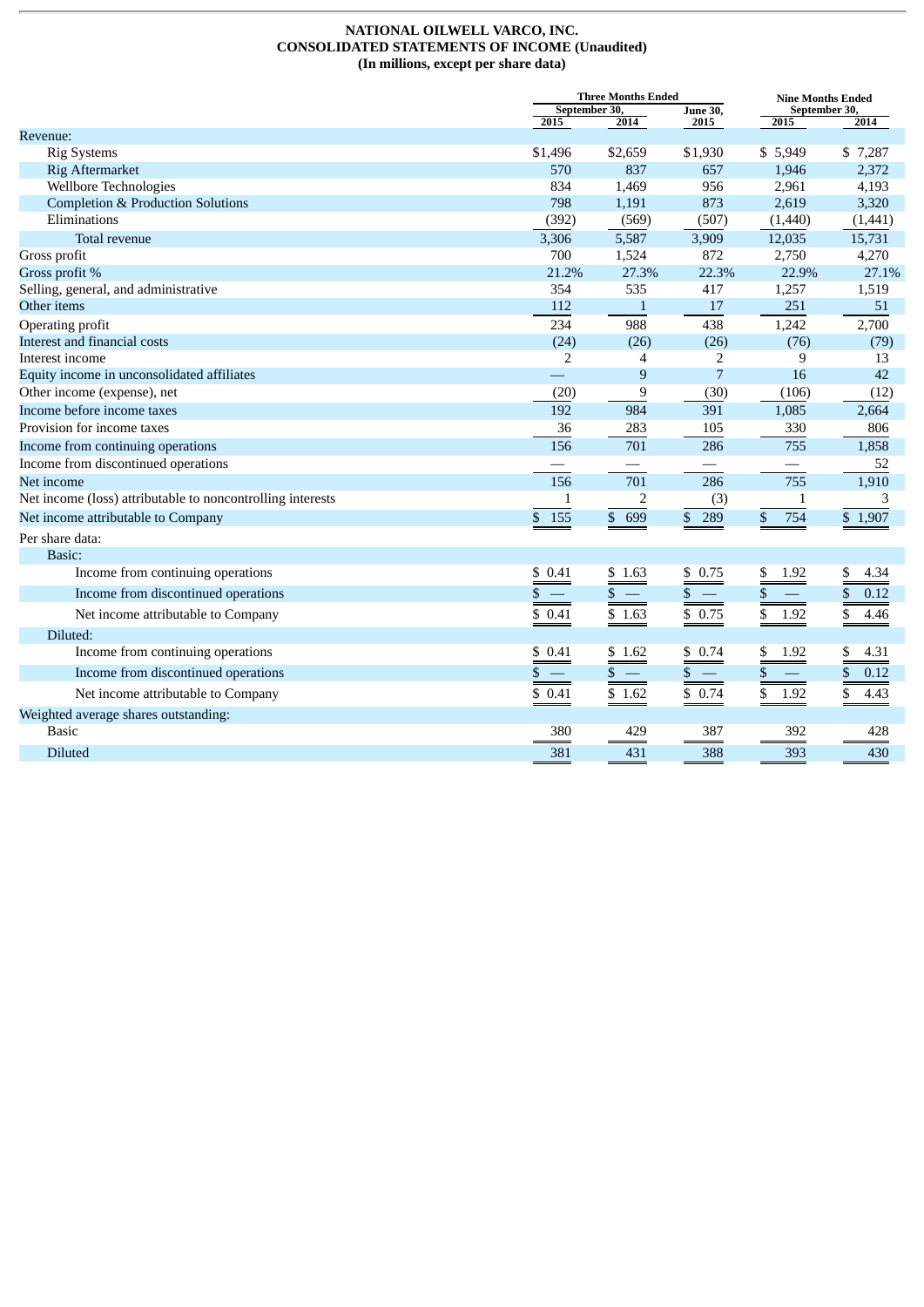#### **NATIONAL OILWELL VARCO, INC. OPERATING PROFIT – AS ADJUSTED SUPPLEMENTAL SCHEDULE (Unaudited) (In millions)**

|                                               |               | <b>Three Months Ended</b> |           |               | <b>Nine Months Ended</b> |  |  |
|-----------------------------------------------|---------------|---------------------------|-----------|---------------|--------------------------|--|--|
|                                               | September 30, | <b>June 30,</b>           |           | September 30, |                          |  |  |
|                                               | 2015          | 2014                      | 2015      | 2015          | 2014                     |  |  |
| Revenue:                                      |               |                           |           |               |                          |  |  |
| <b>Rig Systems</b>                            | \$1,496       | \$2,659                   | \$1,930   | \$5,949       | \$7,287                  |  |  |
| Rig Aftermarket                               | 570           | 837                       | 657       | 1,946         | 2,372                    |  |  |
| Wellbore Technologies                         | 834           | 1,469                     | 956       | 2,961         | 4,193                    |  |  |
| <b>Completion &amp; Production Solutions</b>  | 798           | 1,191                     | 873       | 2,619         | 3,320                    |  |  |
| Eliminations                                  | (392)         | (569)                     | (507)     | (1,440)       | (1, 441)                 |  |  |
| Total revenue                                 | \$3,306       | 5,587                     | \$3,909   | \$12,035      | 15,731                   |  |  |
| Operating profit:                             |               |                           |           |               |                          |  |  |
| <b>Rig Systems</b>                            | \$.<br>275    | \$533                     | 395<br>\$ | \$1,158       | \$1,485                  |  |  |
| Rig Aftermarket                               | 146           | 229                       | 145       | 490           | 637                      |  |  |
| <b>Wellbore Technologies</b>                  | 22            | 278                       | 47        | 193           | 771                      |  |  |
| Completion & Production Solutions             | 63            | 184                       | 81        | 252           | 485                      |  |  |
| Unallocated expenses and eliminations         | (160)         | (235)                     | (213)     | (600)         | (627)                    |  |  |
| Total operating profit (before other items)   | 346<br>\$     | \$989                     | \$455     | \$1,493       | \$2,751                  |  |  |
| Operating profit %:                           |               |                           |           |               |                          |  |  |
| <b>Rig Systems</b>                            | 18.4%         | 20.0%                     | 20.5%     | 19.5%         | 20.4%                    |  |  |
| Rig Aftermarket                               | 25.6%         | 27.4%                     | 22.1%     | 25.2%         | 26.9%                    |  |  |
| Wellbore Technologies                         | 2.6%          | 18.9%                     | 4.9%      | 6.5%          | 18.4%                    |  |  |
| <b>Completion &amp; Production Solutions</b>  | 7.9%          | 15.4%                     | 9.3%      | 9.6%          | 14.6%                    |  |  |
| Total operating profit % (before other items) | 10.5%         | 17.7%                     | 11.6%     | 12.4%         | 17.5%                    |  |  |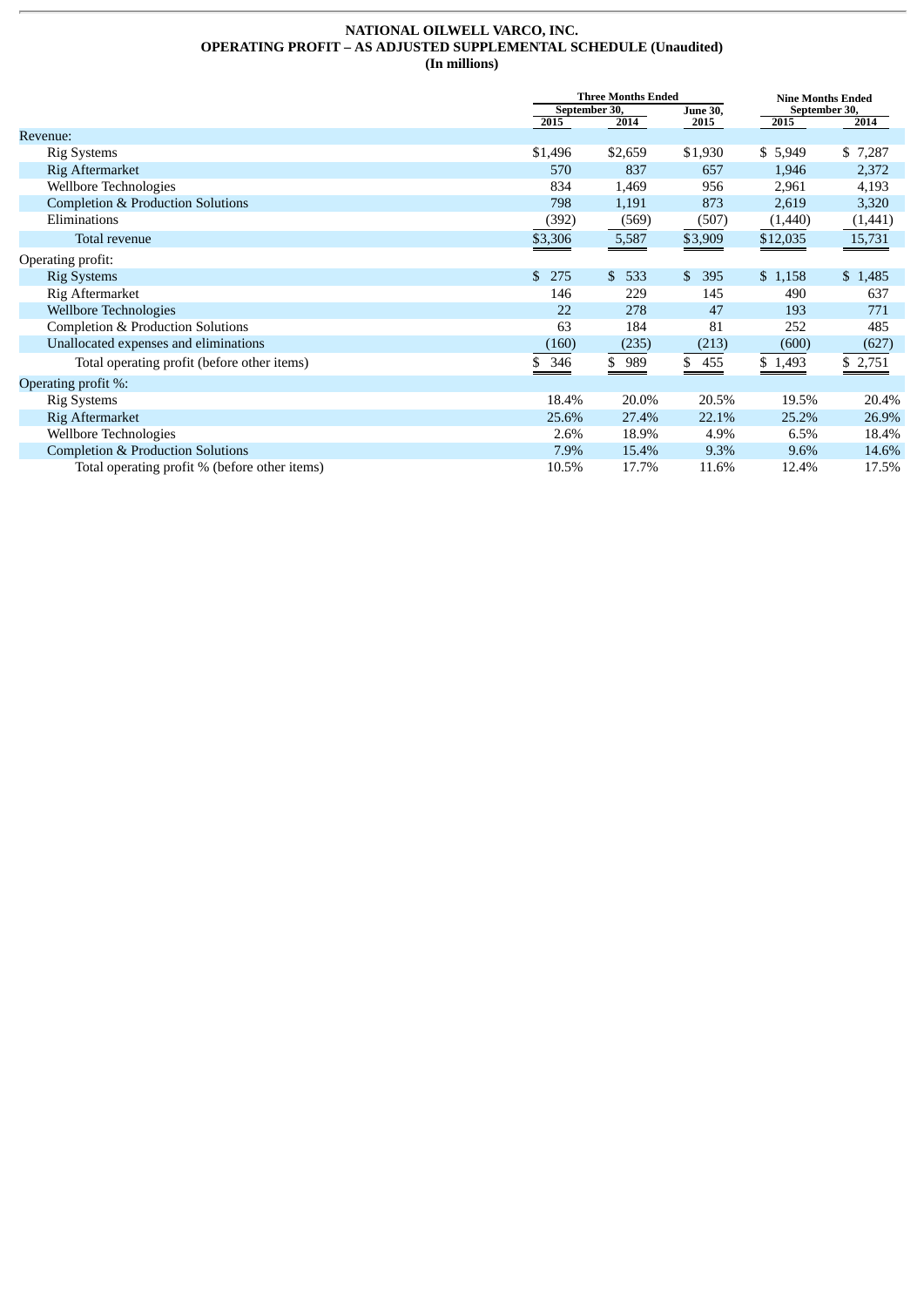#### **NATIONAL OILWELL VARCO, INC. AS ADJUSTED BEFORE DEPRECIATION & AMORTIZATION SUPPLEMENTAL SCHEDULE (Unaudited) (In millions)**

|                                                                             | <b>Three Months Ended</b> |                                  |                | <b>Nine Months</b><br><b>Ended</b>                                                                                                                                                                                             |           |  |
|-----------------------------------------------------------------------------|---------------------------|----------------------------------|----------------|--------------------------------------------------------------------------------------------------------------------------------------------------------------------------------------------------------------------------------|-----------|--|
|                                                                             |                           | September 30,<br><b>June 30,</b> |                | September 30,                                                                                                                                                                                                                  |           |  |
|                                                                             | 2015                      | 2014                             | 2015           | 2015                                                                                                                                                                                                                           | 2014      |  |
| Operating profit excluding other items (Note 1):                            |                           |                                  |                |                                                                                                                                                                                                                                |           |  |
| <b>Rig Systems</b>                                                          | \$275                     | \$<br>533                        | \$<br>395      | \$1,158                                                                                                                                                                                                                        | \$1,485   |  |
| <b>Rig Aftermarket</b>                                                      | 146                       | 229                              | 145            | 490                                                                                                                                                                                                                            | 637       |  |
| Wellbore Technologies                                                       | 22                        | 278                              | 47             | 193                                                                                                                                                                                                                            | 771       |  |
| <b>Completion &amp; Production Solutions</b>                                | 63                        | 184                              | 81             | 252                                                                                                                                                                                                                            | 485       |  |
| Unallocated expenses and eliminations                                       | (160)                     | (235)                            | (213)          | (600)                                                                                                                                                                                                                          | (627)     |  |
| Total operating profit excluding other items                                | \$ 346                    | $\mathfrak{S}$<br>989            | \$<br>455      | \$1,493                                                                                                                                                                                                                        | \$2,751   |  |
| Depreciation & amortization:                                                |                           |                                  |                |                                                                                                                                                                                                                                |           |  |
| <b>Rig Systems</b>                                                          | \$<br>25                  | \$<br>21                         | \$<br>24       | \$<br>72                                                                                                                                                                                                                       | \$<br>65  |  |
| Rig Aftermarket                                                             | 8                         | $\overline{7}$                   | $\overline{7}$ | 22                                                                                                                                                                                                                             | 20        |  |
| <b>Wellbore Technologies</b>                                                | 97                        | 112                              | 99             | 301                                                                                                                                                                                                                            | 328       |  |
| <b>Completion &amp; Production Solutions</b>                                | 54                        | 58                               | 60             | 169                                                                                                                                                                                                                            | 166       |  |
| Unallocated expenses and eliminations                                       |                           | $\overline{\phantom{m}}$         |                | $\overline{\phantom{m}}$                                                                                                                                                                                                       |           |  |
| Total depreciation & amortization                                           | \$184                     | \$<br>198                        | \$<br>190      | \$<br>564                                                                                                                                                                                                                      | 579<br>\$ |  |
| Operating profit as adjusted before depreciation & amortization (Note 1):   |                           |                                  |                |                                                                                                                                                                                                                                |           |  |
| <b>Rig Systems</b>                                                          | \$ 300                    | 554<br>\$                        | \$<br>419      | \$1,230                                                                                                                                                                                                                        | \$1,550   |  |
| <b>Rig Aftermarket</b>                                                      | 154                       | 236                              | 152            | 512                                                                                                                                                                                                                            | 657       |  |
| Wellbore Technologies                                                       | 119                       | 390                              | 146            | 494                                                                                                                                                                                                                            | 1,099     |  |
| <b>Completion &amp; Production Solutions</b>                                | 117                       | 242                              | 141            | 421                                                                                                                                                                                                                            | 651       |  |
| Unallocated expenses and eliminations                                       | (160)                     | (235)                            | (213)          | (600)                                                                                                                                                                                                                          | (627)     |  |
| Total operating profit as adjusted before depreciation & amortization       | \$530                     | \$1,187                          | \$<br>645      | \$2,057                                                                                                                                                                                                                        | \$3,330   |  |
| Operating profit % as adjusted before depreciation & amortization (Note 1): |                           |                                  |                |                                                                                                                                                                                                                                |           |  |
| <b>Rig Systems</b>                                                          | 20.1%                     | 20.8%                            | 21.7%          | 20.7%                                                                                                                                                                                                                          | 21.3%     |  |
| Rig Aftermarket                                                             | 27.0%                     | 28.2%                            | 23.1%          | 26.3%                                                                                                                                                                                                                          | 27.7%     |  |
| <b>Wellbore Technologies</b>                                                | 14.3%                     | 26.5%                            | 15.3%          | 16.7%                                                                                                                                                                                                                          | 26.2%     |  |
| <b>Completion &amp; Production Solutions</b>                                | 14.7%                     | 20.3%                            | 16.2%          | 16.1%                                                                                                                                                                                                                          | 19.6%     |  |
| Total operating profit % as adjusted before depreciation & amortization     | 16.0%                     | 21.2%                            | 16.5%          | 17.1%                                                                                                                                                                                                                          | 21.2%     |  |
| Total operating profit as adjusted before depreciation & amortization:      | \$530                     | \$1,187                          | \$645          | \$2,057                                                                                                                                                                                                                        | \$3,330   |  |
| Other items                                                                 | (112)                     | (1)                              | (17)           | (251)                                                                                                                                                                                                                          | (51)      |  |
| Interest income                                                             | 2                         | $\overline{4}$                   | 2              | 9                                                                                                                                                                                                                              | 13        |  |
| Equity income in unconsolidated affiliates                                  |                           | $\overline{9}$                   | $\overline{7}$ | 16                                                                                                                                                                                                                             | 42        |  |
| Other income (expense), net                                                 | (20)                      | 9                                | (30)           | (106)                                                                                                                                                                                                                          | (12)      |  |
| Net (income) loss attributable to noncontrolling interest                   | (1)                       | (2)                              | 3              | (1)                                                                                                                                                                                                                            | (3)       |  |
| EBITDA (Note 1)                                                             | \$ 399                    | \$1,206                          | \$<br>610      | \$1,724                                                                                                                                                                                                                        | \$3,319   |  |
|                                                                             |                           |                                  |                |                                                                                                                                                                                                                                |           |  |
| Reconciliation of EBITDA (Note 1):                                          |                           |                                  |                |                                                                                                                                                                                                                                |           |  |
| GAAP net income attributable to Company                                     | \$155                     | \$<br>699                        | \$<br>289      | \$ 754                                                                                                                                                                                                                         | \$1,907   |  |
| Income from discontinued operations                                         |                           |                                  |                | and the contract of the contract of the contract of the contract of the contract of the contract of the contract of the contract of the contract of the contract of the contract of the contract of the contract of the contra | (52)      |  |
| Provision for income taxes                                                  | 36                        | 283                              | 105            | 330                                                                                                                                                                                                                            | 806       |  |
| Interest expense                                                            | 24                        | 26                               | 26             | 76                                                                                                                                                                                                                             | 79        |  |
| Depreciation and amortization                                               | 184                       | 198                              | 190            | 564                                                                                                                                                                                                                            | 579       |  |
| <b>EBITDA</b>                                                               | 399                       | 1.206                            | 610            | 1,724                                                                                                                                                                                                                          | 3,319     |  |
| Other items                                                                 | 112                       | 1                                | 17             | 251                                                                                                                                                                                                                            | 51        |  |
| EBITDA excluding other items (Note 1)                                       | $\mathbb{S}$<br>511       | \$1,207                          | \$<br>627      | \$1,975                                                                                                                                                                                                                        | \$3,370   |  |